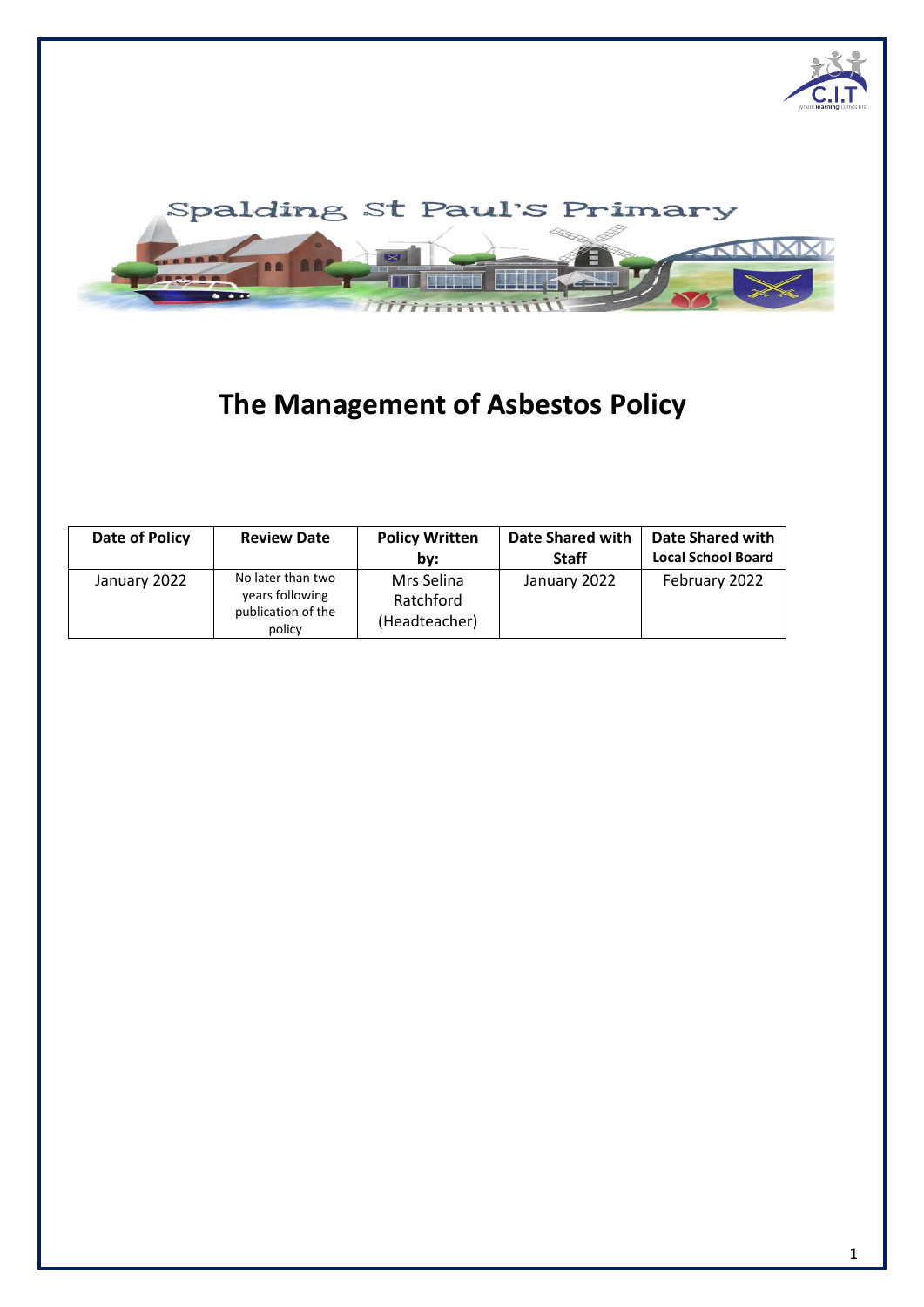#### **Introduction**

The purpose of this policy is to provide advice and instruction for all persons involved in work with **A**sbestos **C**ontaining **M**aterial (ACM) in connection with the Community Inclusive Trust. The Trust recognises and accepts its responsibilities to ensure the effective and safe management of ACM within its premises in accordance with current Health and Safety legislation. The Trust will make use of information gathered from the most recent asbestos management surveys that identify the location, type and condition of ACM within its premises. Such information has been recorded in the asbestos registers for each academy where there is asbestos present and will be relayed to employees, contractors and occupiers as necessary to ensure the Health, Safety and Welfare of all persons who may be affected by work that may present a risk of asbestos fibre release.

The management survey(s) are held in readily accessible locations for reference by interested parties as necessary. Only persons who have received adequate information, instruction and training will be authorised to carry out sampling, encapsulation and removal work involving ACM. Where the presence of ACM is found or strongly suspected, a hierarchy of control measures will be followed;

- Any asbestos products that are undamaged (as determined by a suitably qualified person on an individual basis), such as roofing sheets, guttering and flue pipes, which do not constitute a hazard, may remain in place but their condition must be monitored on a regular basis by the person(s) nominated as responsible for the building.
- If the material is slightly damaged, but otherwise in a sound condition (as determined by a suitably qualified person on an individual basis) or located in such a position that it may present a future risk to health if it is left untreated, it may be repaired and/or sealed by an approved method and periodically re-inspected to ensure its condition has not deteriorated. All work carried out must be recorded in the register.
- If the material is in such a condition that it presents a risk to health, or may be disturbed by maintenance work, it should be removed by an approved method. All work involving such materials will be subject to a Permit to Work system to ensure all necessary precautions are taken and qualified persons carry out the work.

The Trust recognises that revisions under the Control of Asbestos Regulations 2012 require that certain non-licensed asbestos work has to be notified to the HSE. Similarly the academy understands that brief records should be kept of all non-licensed work, which has to be notified, e.g. a copy of the notification with a list of workers on the job, plus the level of likely exposure of those workers to asbestos. This does not require air monitoring on every job, if an estimate of degree of exposure can be made based on experience of similar past tasks or published guidance.

## **Statement of Intent**

It is the policy of the Community Inclusive Trust and its schools' to ensure that, as far as is reasonably practicable, no persons are exposed to risks to their health due to the exposure of any ACM that may present within the premises. This includes pupils, teachers, staff, parents, visitors, contractors and others who are reasonably expected to be present on the premises.

The Academy's Asbestos Policy conforms with the general requirements of the Health and Safety at Work etc Act 1974, and the Control of Asbestos at Work Regulations 2012 (as amended). The policy and procedures will apply to all buildings and all individuals therein, without exception. The policy will ensure a commitment to comply with all relevant asbestos legislation, Approved Codes of Practice, Health and Safety Guidance Notes, and to commit to the safe disposal of any asbestos waste in accordance with the appropriate legislation.

The Premises Committees, reporting into the Trust Directors, shall be tasked with reviewing and revising, where necessary, the policy and procedures to meet with continuing requirements as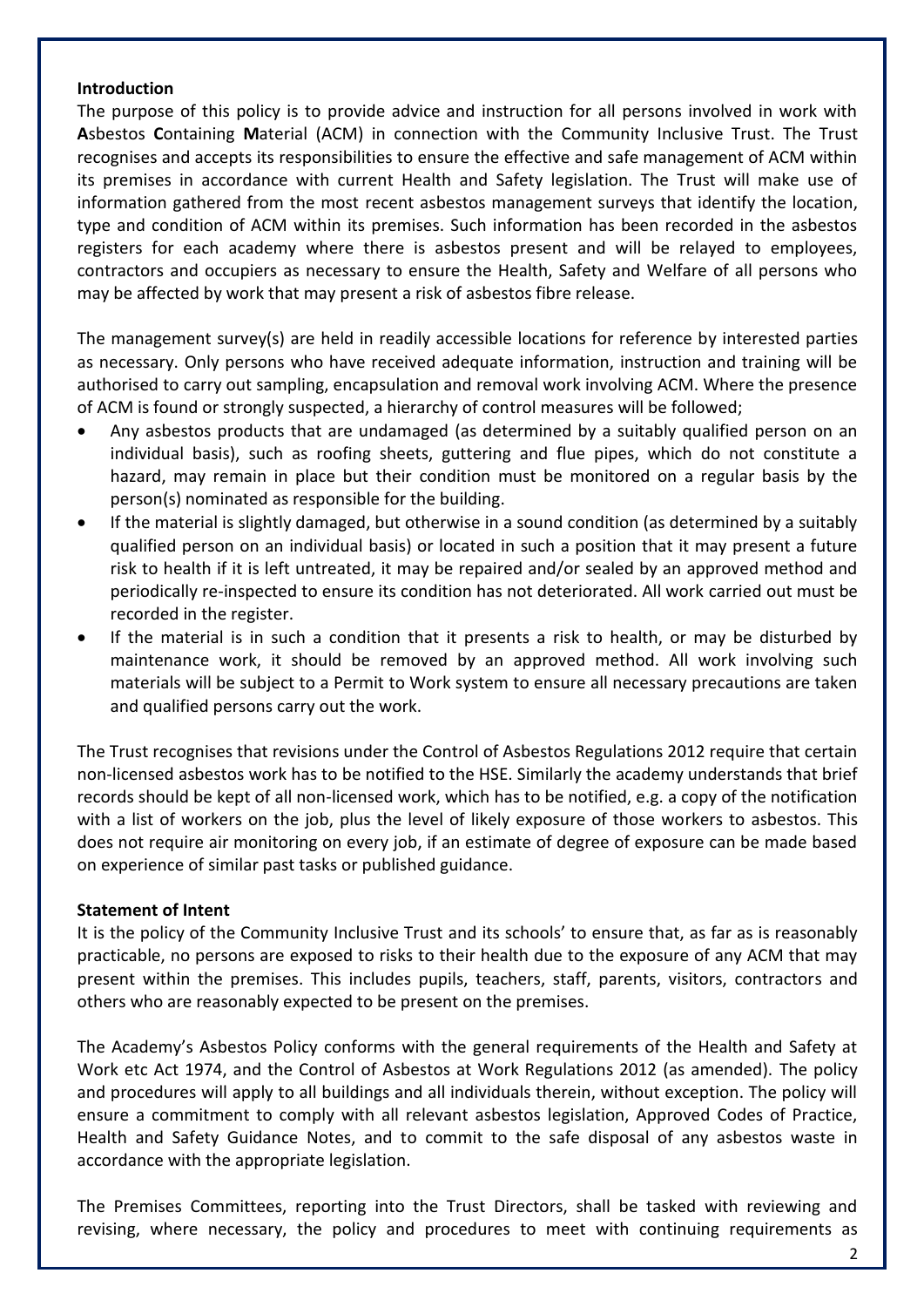necessary. This policy document should be read in conjunction with the Community Inclusive Trust Health and Safety Policy.

## **Management of Asbestos - Responsibilities**

All those who have responsibility for the control and maintenance and/or repair of the Trust premises have a duty to manage the ACM present in the premises. The extent of the legal duty is determined by the terms of any tenancy agreement or contract that applies, and in the absence of any such agreement, on the degree of control the party has over the premises. Whilst retaining overall responsibility, the CEO will ensure academies with asbestos containing materials within their buildings have suitable arrangements in place to ensure that:

- reasonable steps are taken to determine the location and condition of materials likely to contain asbestos;
- that in all cases where works are proposed, it will be presumed materials contain asbestos unless there is strong evidence that they do not;
- an up to date record of the location and condition of the ACMs or presumed ACMs in the premises is created and maintained;
- the risk of the likelihood of anyone being exposed to fibres from these materials is assessed and the risk managed safely;
- a plan is prepared setting out how the risks from the materials are to be managed;
- the necessary steps are taken to put the plan into action;
- the plan is reviewed and monitored periodically;
- information on the location and condition of the materials is provided to anyone who is liable to work on or disturb them.

## **Management of Asbestos – Organisation and Arrangements**

The Headteacher will ensure robust systems are in place;

- To ensure the prevention of exposure to hazards associated with ACM to pupils, teachers, staff, parents, visitors, contractors and others who are reasonably expected to be present on the premises.
- To ensure that all buildings are surveyed to identify any ACM that may be present therein, and to prepare and maintain an asbestos register for all buildings (including regular reviews and to update records of any treatment and/or removal works undertaken).
- All buildings will be assumed to contain ACM unless there is evidence to prove otherwise.
- To ensure that an appropriate system is installed, maintained and implemented for the management of all ACM identified in the register.
- To implement an effective management strategy in order that appropriate measures such as encapsulation, labelling, inspection, and working with or removal of the material can be undertaken.
- To provide information on ACM to contractors and others who may be working in areas with, or near, asbestos as identified in surveys or assumed to be present. This may include a separate signing in book for contractors that requires them to consult the ACM register.
- To annually review the Asbestos Management Policy and Procedures.
- To promote awareness of the risks from ACM and Academy management procedures and induction of relevant staff.
- To ensure that all contractors and subcontractors engaged to carry out work on any of the Academy buildings are provided with a summary listing of all locations that contain, or are strongly suspected of containing, asbestos to ensure that the appropriate procedures and precautions are followed.
- To ensure that any ACM that may be present in any of the buildings are maintained in a conditions so as to prevent the possibility of any harm to health occurring.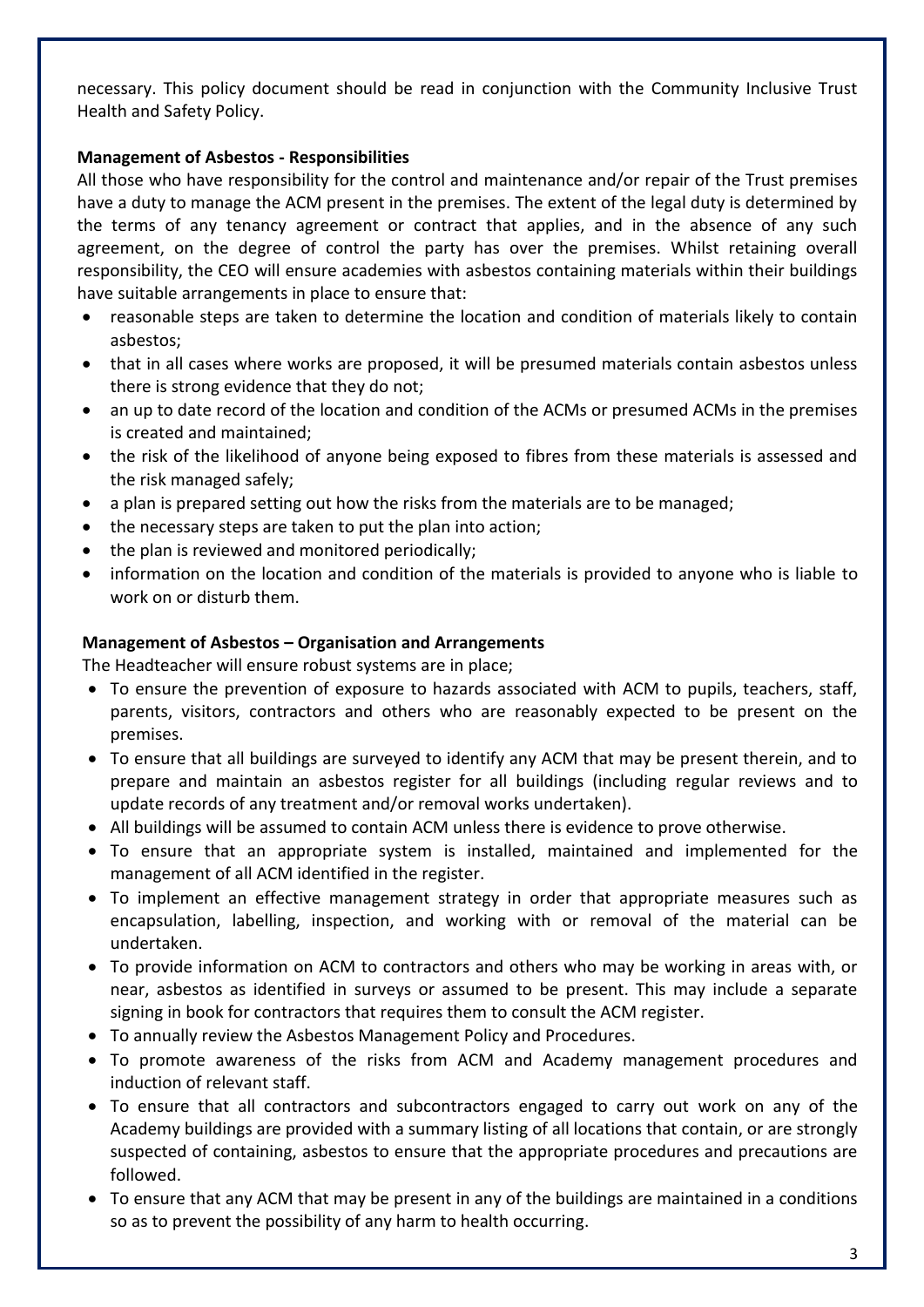- Ensure a commitment to comply with all relevant asbestos legislation, Approved Codes of Practice, Health and Safety Guidance Notes, and to commit to the safe disposal of any asbestos waste in accordance with the appropriate legislation.
- Provide adequate resources to ensure the provision of appropriate information, instruction and training.
- Ensure that only licensed contractors and/or subcontractors, in accordance with HSE recommendations, carry out all work to ACM, irrespective of the length of time any job is to take or the type of asbestos to be worked on.